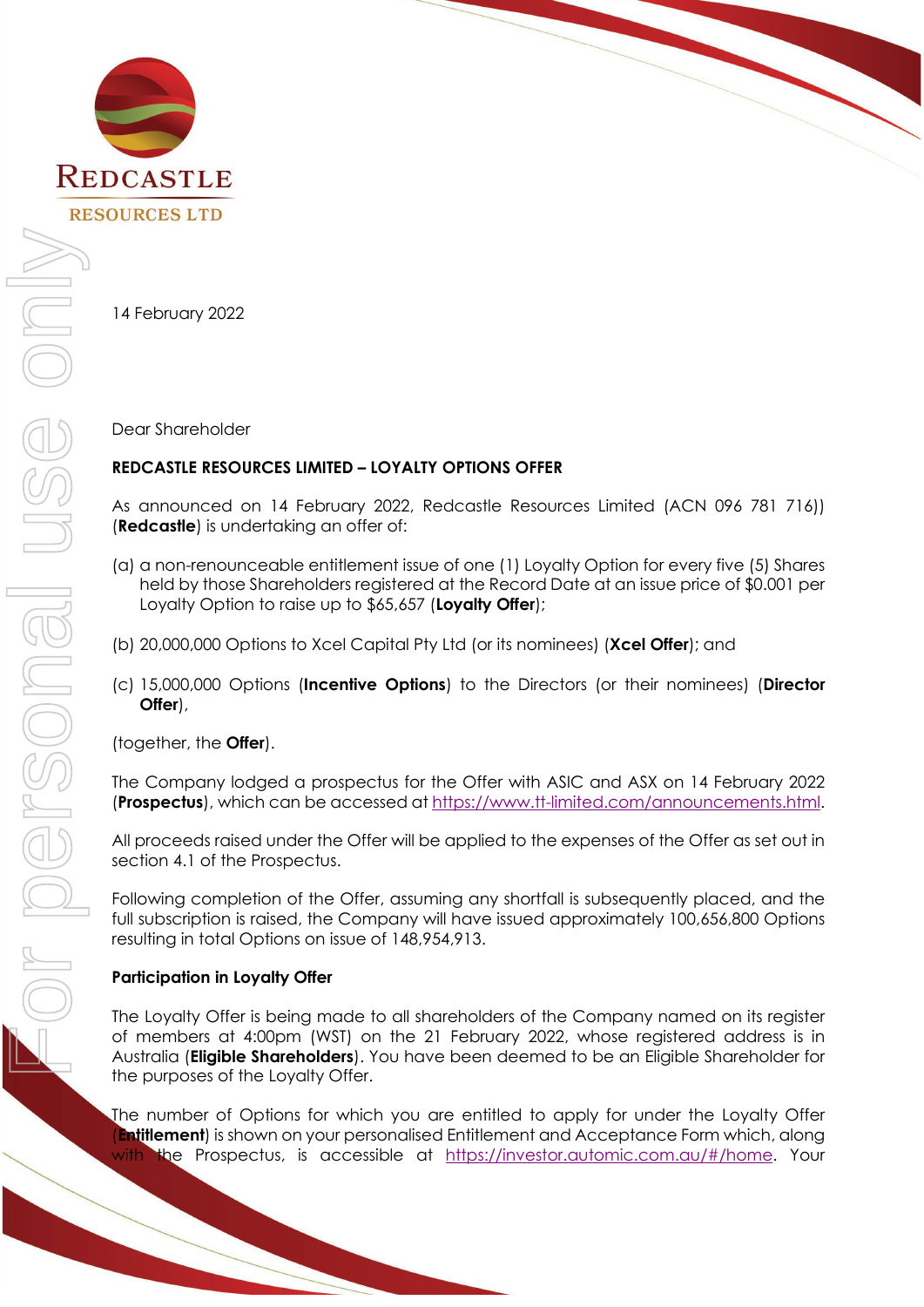

acceptance must not exceed your Entitlement as shown on that form. If it does, your acceptance will be deemed to be for the maximum Entitlement.

Participation in Shortfall Offer

Any Entitlement not taken up pursuant to the Loyalty Offer will form the shortfall (**Shortfall Offer**).

Eligible Shareholders who wish to subscribe for Loyalty Options above their Entitlement are invited to apply for shortfall under the Shortfall Offer by completing the appropriate section on their Entitlement and Acceptance Form or by making payment for such shortfall in accordance with sections 3.7(b) and 3.8(c) of the Prospectus. However, the Directors reserve the right to issue shortfall at their absolute discretion.

The Board presently intends to allocate Shortfall as follows:

- (a) to Eligible Shareholders who apply for an excess of their full Entitlement, so long as the issue of Shortfall to that Eligible Shareholder would not take their voting power to in excess of 19.99% once the Loyalty Options are exercised; and
- (b) to other parties identified by the Directors, which may include parties not currently Shareholders of the Company.

# **Online application system**

If you wish to access the online application system, you will need to provide your Securityholder Reference Number or Holder Identification Number (HIN) and postcode and follow the instructions provided including making payment by BPAY® or EFT. Further details in respect of making payment is set out in section 3.7 and 3.8 of the Prospectus.

If you are unable to acces[s https://investor.automic.com.au/#/home,](https://investor.automic.com.au/#/home) then you can obtain a copy of the Prospectus and your Entitlement and Acceptance Form by calling the Share Registry on 1300 288 664 (within Australia), +61 2 9698 5414 (outside Australia) and asking them to mail a paper copy of the Prospectus and your Entitlement and Acceptance Form to you free of charge.

# **Actions required of Eligible Shareholders**

There are a number of actions Eligible Shareholders may take:

- accept your full Entitlement;
	- accept your full Entitlement and apply for additional Loyalty Options as part of the Shortfall Offer;

• accept part of your Entitlement; or

if you do not wish to accept all or part of your Entitlement, you are not obliged to do anything.